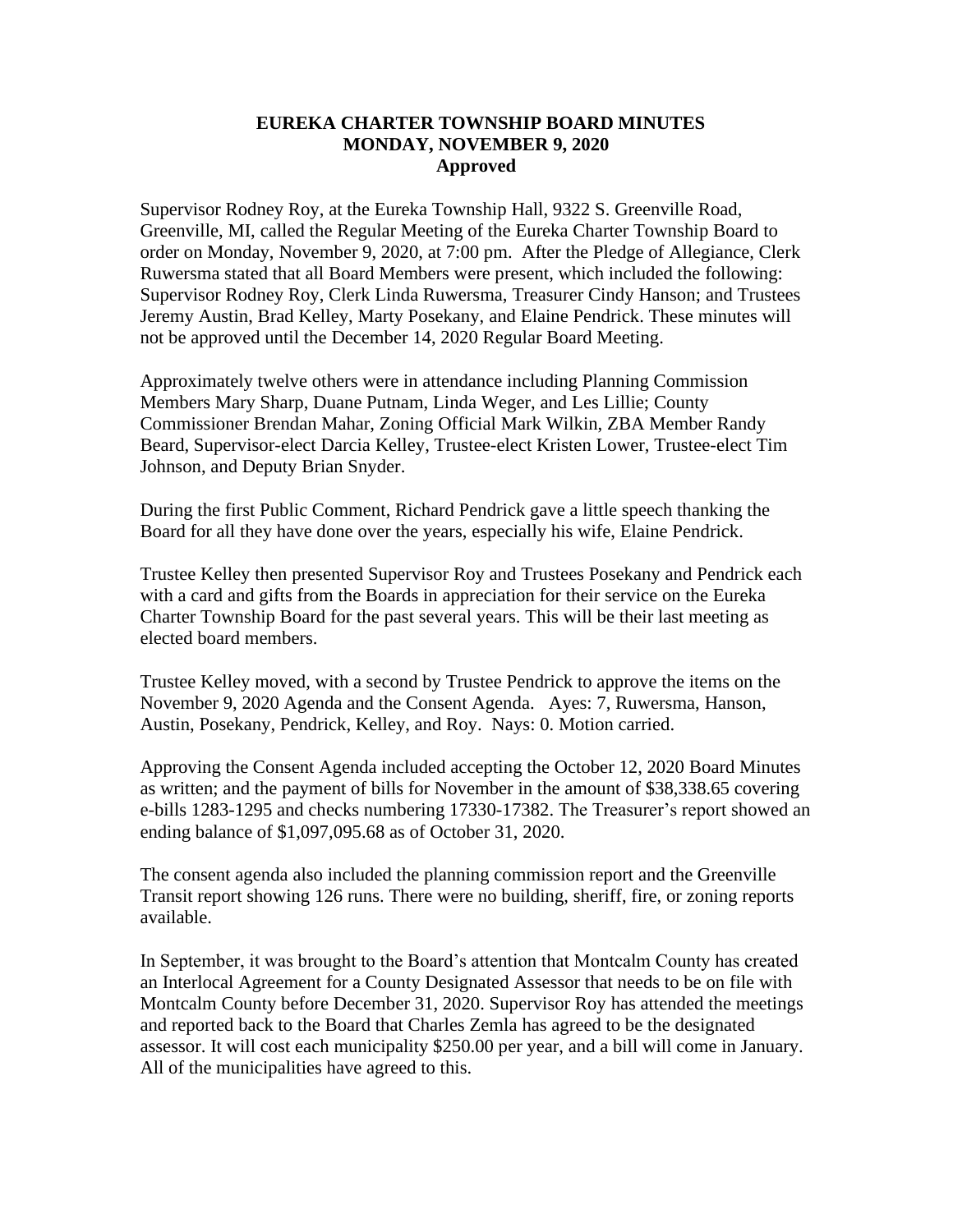Trustee Kelley moved, with a second by Trustee Austin to approve Cutting Edge for snow removal for the 2020-21 Season with the rates as follows: \$65.00 per plow and shoveling of the side walk; and \$60.00 per de-icing. Ayes: 7, Hanson, Austin, Posekany, Pendrick, Kelley, Ruwersma, and Roy. Nays: 0. Motion carried.

Supervisor Roy reported that the two Class C licenses for The Black Lab Taproom and Eatery proposed to be built at 6090 S. Greenville Road and for the Frugthaven Farm have been submitted to the State of Michigan Liquor Commission. He also stated that the restroom lights will be installed by G&D Electric in December. Roy also reminded the Board that there will be no Township Christmas party this year.

An interview was held on Friday, November 6, 2020, with proposed zoning applicant Kimberly Walters. The interview went well, but she called November 9, 2020, to decline the position of zoning official at this time.

Supervisor Roy said he would take over the position for the first three months in 2021 until we can fill the position if no more resumes come in for the position. This will be decided next month.

Two positions on the Township Planning Commission; one position on the Zoning Board of Appeals; and five positions on the Board of Review will all expire on December 31, 2020. An ad was put in the *Daily News*, and the Board will be filling all of the positions at the December 14, 2020 Board Meeting.

A brief Board of Review Meeting to take care of corrections for the 2020 Tax Roll is scheduled for Tuesday, December 15, 2020, at 5:00 pm at the Eureka Charter Township Hall.

Supervisor Roy stated that the road projects for this year have been completed, and the Road Projects Meeting will be scheduled between December 1, 2020, and February 1, 2021, to discuss projects for the 2021 season.

The next Montcalm Townships Association Meeting/Dinner hosted by Maple Valley and Pierson Townships that was to be held on Tuesday, December 8, 2020, will probably be canceled.

Treasurer Hanson moved, with a second by Trustee Pendrick to approve a resolution stating Eureka Charter Township will be following the Federal Poverty Guidelines to determine Poverty exemptions for 2021. Motion carried.

Trustee Posekany moved, with a second by Trustee Kelley to approve zoning amendments to Zoning Ordinance 79, for the following:

1. Chapter 11 Special Land Uses, Section 11.4 Specific Standards for Special Land Uses, adding *W. General Requirements for Drive-Thru Establishments*, (and the twelve associated requirements).